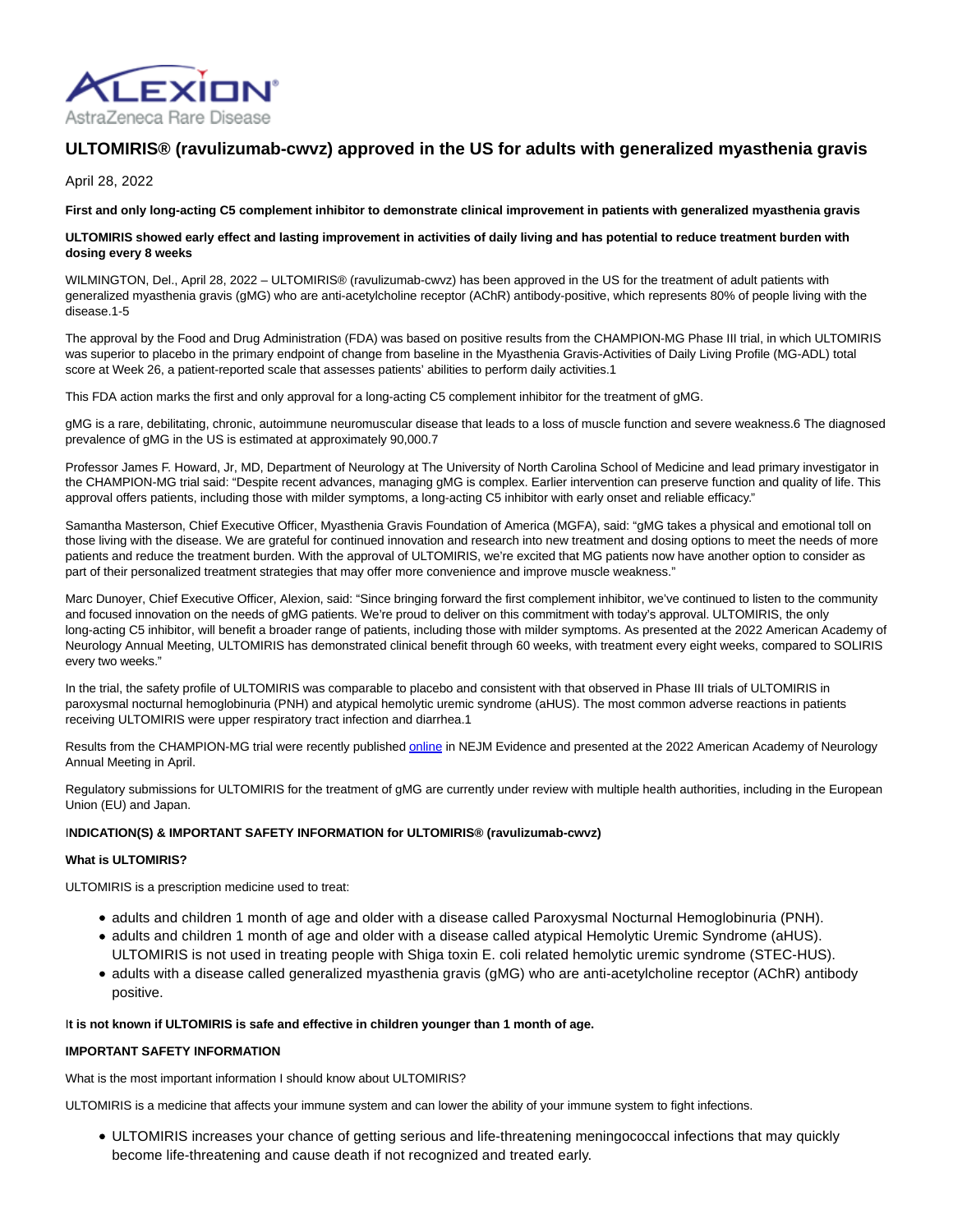- 1. You must receive meningococcal vaccines at least 2 weeks before your first dose of ULTOMIRIS if you are not vaccinated.
- 2. If your doctor decided that urgent treatment with ULTOMIRIS is needed, you should receive meningococcal vaccination as soon as possible.
- If you have not been vaccinated and ULTOMIRIS therapy must be initiated immediately, you should also receive 2 weeks 3. of antibiotics with your vaccinations.
- 4. If you had a meningococcal vaccine in the past, you might need additional vaccination. Your doctor will decide if you need additional vaccination.
- 5. Meningococcal vaccines reduce but do not prevent all meningococcal infections. Call your doctor or get emergency medical care right away if you get any of these signs and symptoms of a meningococcal infection: headache with nausea or vomiting, headache and fever, headache with a stiff neck or stiff back, fever, fever and a rash, confusion, muscle aches with flu-like symptoms and eyes sensitive to light.

Your doctor will give you a Patient Safety Card about the risk of meningococcal infection. Carry it with you at all times during treatment and for 8 months after your last ULTOMIRIS dose. It is important to show this card to any doctor or nurse to help them diagnose and treat you quickly.

**ULTOMIRIS is only available through a program called the ULTOMIRIS REMS.** Before you can receive ULTOMIRIS, your doctor must: enroll in the ULTOMIRIS REMS program; counsel you about the risk of meningococcal infection; give you information and a **Patient Safety Card** about the symptoms and your risk of meningococcal infection (as discussed above); and make sure that you are vaccinated with a meningococcal vaccine, and if needed, get revaccinated with the meningococcal vaccine. Ask your doctor if you are not sure if you need to be revaccinated.

**ULTOMIRIS may also increase the risk of other types of serious infections.** Make sure your child receives vaccinations against Streptococcus pneumoniae and Haemophilis influenzae type b (Hib) if treated with ULTOMIRIS. Call your doctor right away if you have any new signs or symptoms of infection.

# **Who should not receive ULTOMIRIS?**

**Do not** receive ULTOMIRIS if you have a meningococcal infection or have not been vaccinated against meningococcal infection unless your doctor decides that urgent treatment with ULTOMIRIS is needed.

**Before you receive ULTOMIRIS, tell your doctor about all of your medical conditions, including if you:** have an infection or fever, are pregnant or plan to become pregnant, and are breastfeeding or plan to breastfeed. It is not known if ULTOMIRIS will harm your unborn baby or if it passes into your breast milk. You should not breastfeed during treatment and for 8 months after your final dose of ULTOMIRIS.

**Tell your doctor about all the vaccines you receive and medicines you take,** including prescription and over-the-counter medicines, vitamins, and herbal supplements which could affect your treatment.

**If you have PNH and you stop receiving ULTOMIRIS, your doctor will need to monitor you closely for at least 16 weeks after you stop ULTOMIRIS. Stopping ULTOMIRIS may cause breakdown of your red blood cells due to PNH. Symptoms or problems that can happen due to red blood cell breakdown include: drop in your red blood cell count, tiredness, blood in your urine, stomach-area (abdomen) pain, shortness of breath, blood clots, trouble swallowing, and erectile dysfunction (ED) in males.**

**If you have aHUS, your doctor will need to monitor you closely for at least 12 months after stopping treatment for signs of worsening aHUS or problems related to a type of abnormal clotting and breakdown of your red blood cells called thrombotic microangiopathy (TMA). Symptoms or problems that can happen with TMA may include: confusion or loss of consciousness, seizures, chest pain (angina), difficulty breathing and blood clots or stroke.**

# **What are the possible side effects of ULTOMIRIS?**

**ULTOMIRIS can cause serious side effects including infusion-related reactions.** Symptoms of an infusion-related reaction with ULTOMIRIS may include lower back pain, tiredness, feeling faint, discomfort in your arms or legs, or bad taste. Tell your doctor or nurse right away if you develop these symptoms, or any other symptoms during your ULTOMIRIS infusion that may mean you are having a serious infusion reaction, including: chest pain, trouble breathing or shortness of breath, swelling of your face, tongue, or throat, and feel faint or pass out.

#### **The most common side effects of ULTOMIRIS in people treated for PNH are upper respiratory tract infection and headache.**

**The most common side effects of ULTOMIRIS in people with aHUS are upper respiratory tract infection, diarrhea, nausea, vomiting, headache, high blood pressure and fever.**

# **The most common side effects of ULTOMIRIS in people with gMG are diarrhea and upper respiratory tract infection.**

Tell your doctor about any side effect that bothers you or that does not go away. These are not all the possible side effects of ULTOMIRIS. For more information, ask your doctor or pharmacist. Call your doctor right away if you miss an ULTOMIRIS infusion or for medical advice about side effects. You may report side effects to FDA at 1-800-FDA-1088.

# **Please see the accompanying full [Prescribing Information and Medication Guide f](https://alexion.com/Documents/Ultomiris_USPI.pdf)or ULTOMIRIS, including Boxed WARNING regarding serious and life-threatening meningococcal infections/sepsis.**

# **Notes**

**gMG**

gMG is a rare autoimmune disorder characterized by loss of muscle function and severe muscle weakness.6

Eighty percent of people with gMG are AChR antibody positive meaning they produce specific antibodies (anti-AChR) that bind to signal receptors at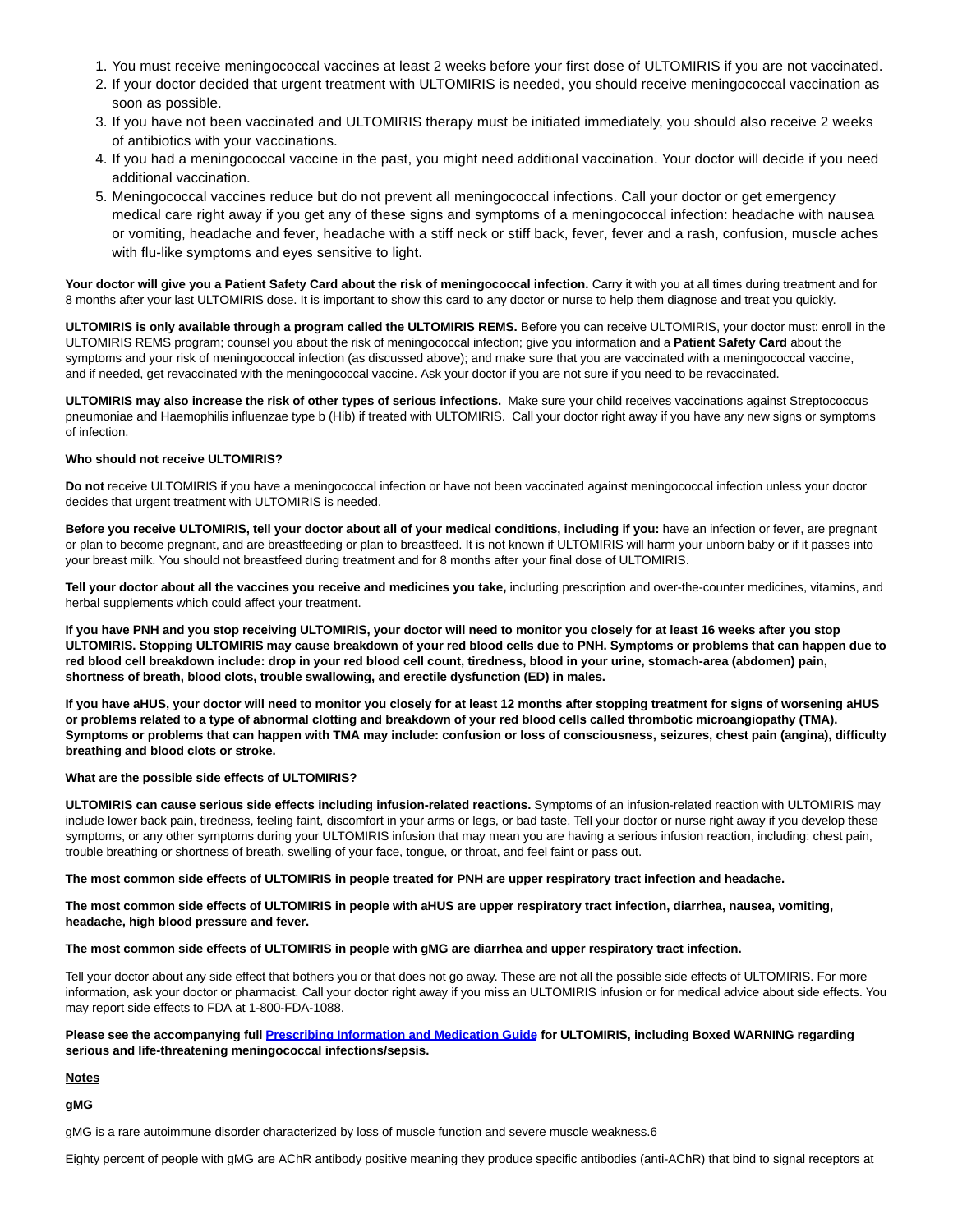the neuromuscular junction (NMJ), the connection point between nerve cells and the muscles they control. 2-6 This binding activates the complement system, which is essential to the body's defense against infection, causing the immune system to attack the NMJ.6 This leads to inflammation and a breakdown in communication between the brain and the muscles.6

gMG can occur at any age, but it most commonly begins for women before the age of 40 and for men after the age of 60.8-10 Initial symptoms may include slurred speech, double vision, droopy eyelids and lack of balance; these can often lead to more severe symptoms as the disease progresses such as, impaired swallowing, choking, extreme fatigue and respiratory failure.11-12

# **CHAMPION-MG**

The global Phase III randomized, double-blind, placebo-controlled, multicenter 26-week trial evaluated the safety and efficacy of ULTOMIRIS in adults with gMG. The trial enrolled 175 patients across North America, Europe, Asia-Pacific and Japan. Participants were required to have a confirmed myasthenia gravis diagnosis at least six months prior to the screening visit with a positive serologic test for anti-AChR antibodies, MG-ADL total score of at least 6 at trial entry and Myasthenia Gravis Foundation of America Clinical Classification Class II to IV at screening. Patients could stay on stable standard of care medicines, with a few exceptions, for the duration of the randomized control period.13

Patients were randomized 1:1 to receive ULTOMIRIS or placebo for a total of 26 weeks. Patients received a single weight-based loading dose on Day 1, followed by regular weight-based maintenance dosing beginning on Day 15, every eight weeks. The primary endpoint of change from baseline in the MG-ADL total score at Week 26 was assessed along with multiple secondary endpoints evaluating improvement in disease-related and qualityof-life measures.

Patients who completed the randomized control period were eligible to continue into an open-label extension period evaluating the safety and efficacy of ULTOMIRIS, which is ongoing.

# **ULTOMIRIS**

ULTOMIRIS (ravulizumab-cwvz), the first and only long-acting C5 complement inhibitor, offers immediate, complete and sustained complement inhibition. The medication works by inhibiting the C5 protein in the terminal complement cascade, a part of the body's immune system. When activated in an uncontrolled manner, the complement cascade over-responds, leading the body to attack its own healthy cells. ULTOMIRIS is administered intravenously every eight weeks in adult patients, following a loading dose.

ULTOMIRIS is approved in the US for the treatment of certain adults with gMG.

ULTOMIRIS is also approved in the US, EU and Japan for the treatment of certain adults and children with PNH.

Additionally, ULTOMIRIS is approved in the US, EU and Japan for certain adults and children with aHUS to inhibit complement-mediated thrombotic microangiopathy.

As part of a broad development program, ULTOMIRIS is being assessed for the treatment of additional hematology and neurology indications.

# **Alexion**

Alexion, AstraZeneca Rare Disease, is the group within AstraZeneca focused on rare diseases, created following the 2021 acquisition of Alexion Pharmaceuticals, Inc. As a leader in rare diseases for nearly 30 years, Alexion is focused on serving patients and families affected by rare diseases and devastating conditions through the discovery, development and commercialization of life-changing medicines. Alexion focuses its research efforts on novel molecules and targets in the complement cascade and its development efforts on hematology, nephrology, neurology, metabolic disorders, cardiology and ophthalmology. Headquartered in Boston, Massachusetts, Alexion has offices around the globe and serves patients in more than 50 countries. For more information, please visi[t www.alexion.com.](https://alexion.com/)

#### **About AstraZeneca**

AstraZeneca is a global, science-led biopharmaceutical company that focuses on the discovery, development and commercialization of prescription medicines in Oncology, Rare Diseases and BioPharmaceuticals, including Cardiovascular, Renal & Metabolism, and Respiratory & Immunology. Based in Cambridge, UK, AstraZeneca operates in over 100 countries and its innovative medicines are used by millions of patients worldwide. For more information, please visi[t www.astrazeneca-us.com a](http://www.astrazeneca-us.com/)nd follow us on Twitte[r @AstraZenecaUS.](https://twitter.com/AstraZenecaUS)

#### **Media Inquiries**

Lisa Taylor +1 857 338 9025

# Alexion Media Mailbox: [media@alexion.com](mailto:media@alexion.com)

# **References**

- 1. Ultomiris (ravulizumab-cwvz) US prescribing information; 2022.
- 2. Anil, R., Kumar, A., Alaparthi, S., Sharma, A., Nye, JL., Roy, B., O'Connor, KC., Nowak, R., (2020). Exploring outcomes and characteristics of myasthenia gravis: Rationale, aims and design of registry - The EXPLORE-MG registry. J Neurol Sci. 2020 Jul 15;414:116830.
- 3. Oh SJ., (2009). Muscle-specific receptor tyrosine kinase antibody positive myasthenia gravis current status. Journal of Clinical Neurology. 2009b Jun 1;5(2):53-64.
- 4. Tomschik, M., Hilger, E., Rath, J., Mayer, EM., Fahrner, M., Cetin, H., Löscher, W., Zimprich, F., (2020). Subgroup stratification and outcome in recently diagnosed generalized myasthenia gravis. Neurology. 2020 Sep 8;95(10):e1426 e1436.